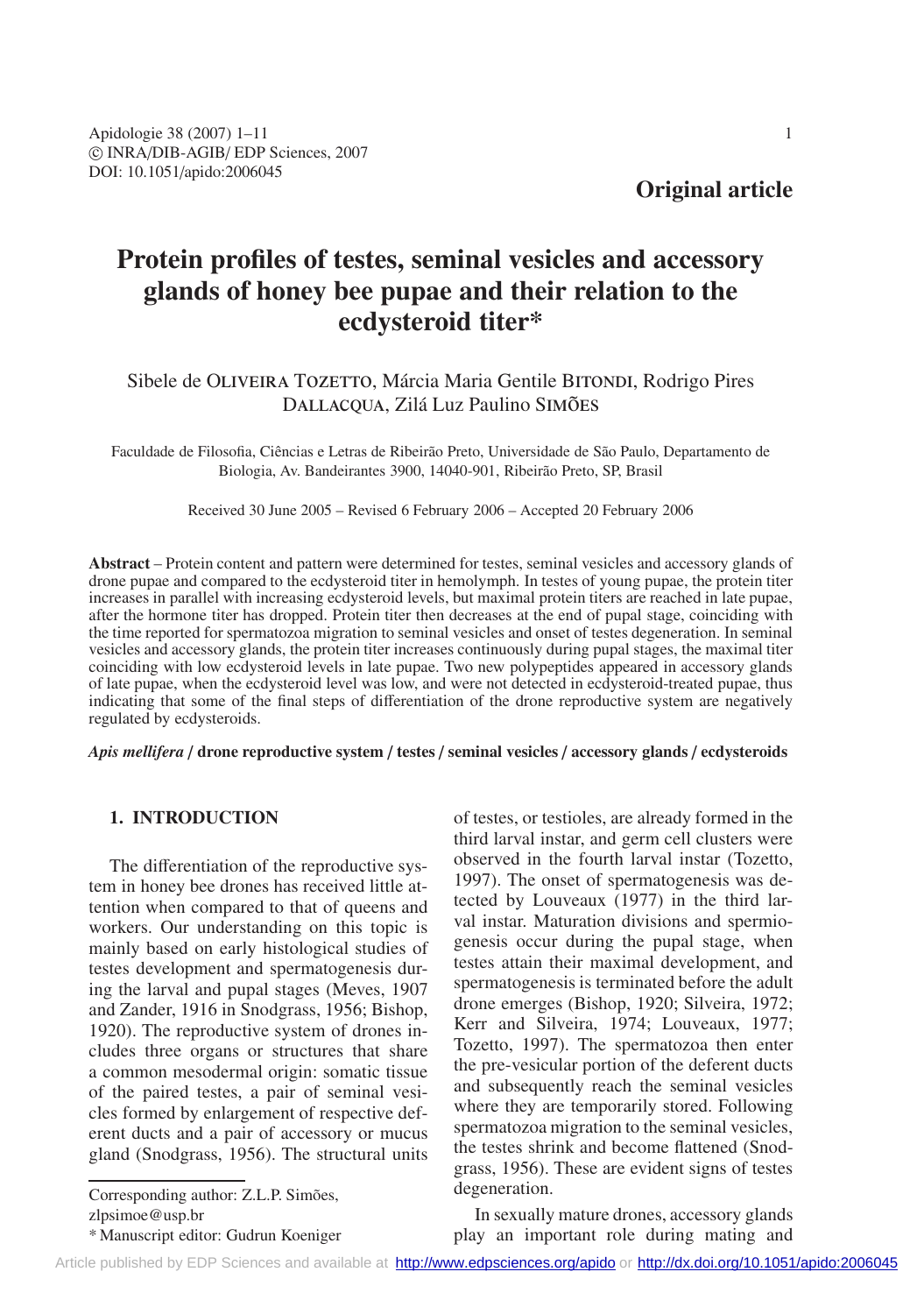sperm transfer (Woyke and Ruttner, 1958; Koeniger et al., 1989). Following sperm injection into the genital opening of the queen, a discharge of accessory gland content is transferred (Koeniger, 1984). This proteinaceous secretion is the most prominent component of the mating sign left in the abdomen of the queen (Koeniger et al., 1996; Colonello and Hartfelder, 2005). In addition to sperm transfer, accessory gland secretion has been related to a variety of functions in insects in general, including sperm protection, storage and activation (Gillot, 2003). Gland secretion was also associated with the production of a spermatophore in many primitive insect species (Davey, 1985) and to physiological and behavioral changes in mated female. In *Drosophila* females, the most extensively studied insect with respect to accessory gland function, postmating responses such as egg production and laying, and reduced receptivity to remate were demonstrated to be induced by specific components of gland secretion (Swanson, 2003; Kubli, 2003).

Aspects of development and differentiation of the male reproductive system have been demonstrated to be hormonally regulated. Ecdysteroids stimulate mitotic divisions of spermatogonia and subsequent meiosis in many species of Diptera, Hemiptera, Orthoptera and Lepidoptera (Hagedorn, 1985). Jacob (1992) reported that fragments of testes from a beetle (*Oryctes rhinoceros*) required ecdysteroids for the occurrence of normal mitosis and meiosis in incubations in vitro. Ecdysteroids also have been shown to play a regulatory role in accessory gland maturation and activity in a number of insect species, including the honey bee (Happ, 1992; Ismail and Gillot, 1995; Gillot, 1996). Injection of 20-hydroxyecdysone (20E) in newly emerged drones impaired the normal increase in accessory gland protein content during the first days of adult stage. The injected hormone also caused the persistence of the gland protein pattern typical of newly emerged drones for a prolonged period of time (Colonello and Hartfelder, 2003). These results provide evidence that ecdysteroids negatively interfere in the maturation of these glands. However, this cannot be generalized, since both, inhibitory and stimulatory effects of ecdysteroids on protein synthesis in accessory glands have been reported for different insect species (Sridevi et al., 1988; Ismail and Dutta-Gupta, 1990; Ismail and Gillot, 1995, 1997). In addition to ecdysteroids, juvenile hormone has been cited and reviewed as of fundamental importance for accessory gland function (Raikhel et al., 2005). Neurosecretory factors were also demonstrated to participate in the regulation of protein synthesis and secretion of these glands (Wyatt and Davey, 1996; Regis et al., 1987; Cheeseman and Gillot, 1988).

The focus of the current study is on the differentiation of the drone reproductive system during the pupal stage. We were interested in studying the protein content and pattern during the development of the reproductive system in relation to the fluctuation of the ecdysteroid titer that regulates pupal development. To this aim, we established criteria to subdivide the drone pupal stage into thirteen phases. Protein content and pattern of testes, seminal vesicles, and accessory glands were determined for each pupal phase and were analyzed in comparison with the ecdysteroid titer measured in hemolymph samples by radioimmunoassay. Treatment of pupae with 20E was also performed to investigate whether differentiation of accessory glands is functionally related to the ecdysteroid levels.

# **2. MATERIALS AND METHODS**

#### **2.1. Drone pupae collection and staging**

Drone pupae were collected from combs of Africanized bees maintained in the experimental apiary of the University of São Paulo in Ribeirão Preto, SP, Brazil. Developing pupae were staged according to the color of the compound eyes and onset and intensity of thoracic cuticle pigmentation, criteria established by Rembold et al. (1980) and Michelette and Soares (1993).

## **2.2. 20E-treatment**

20E (Fluka) was first dissolved in ethanol (20 mg/mL) and then diluted in Ringer solution for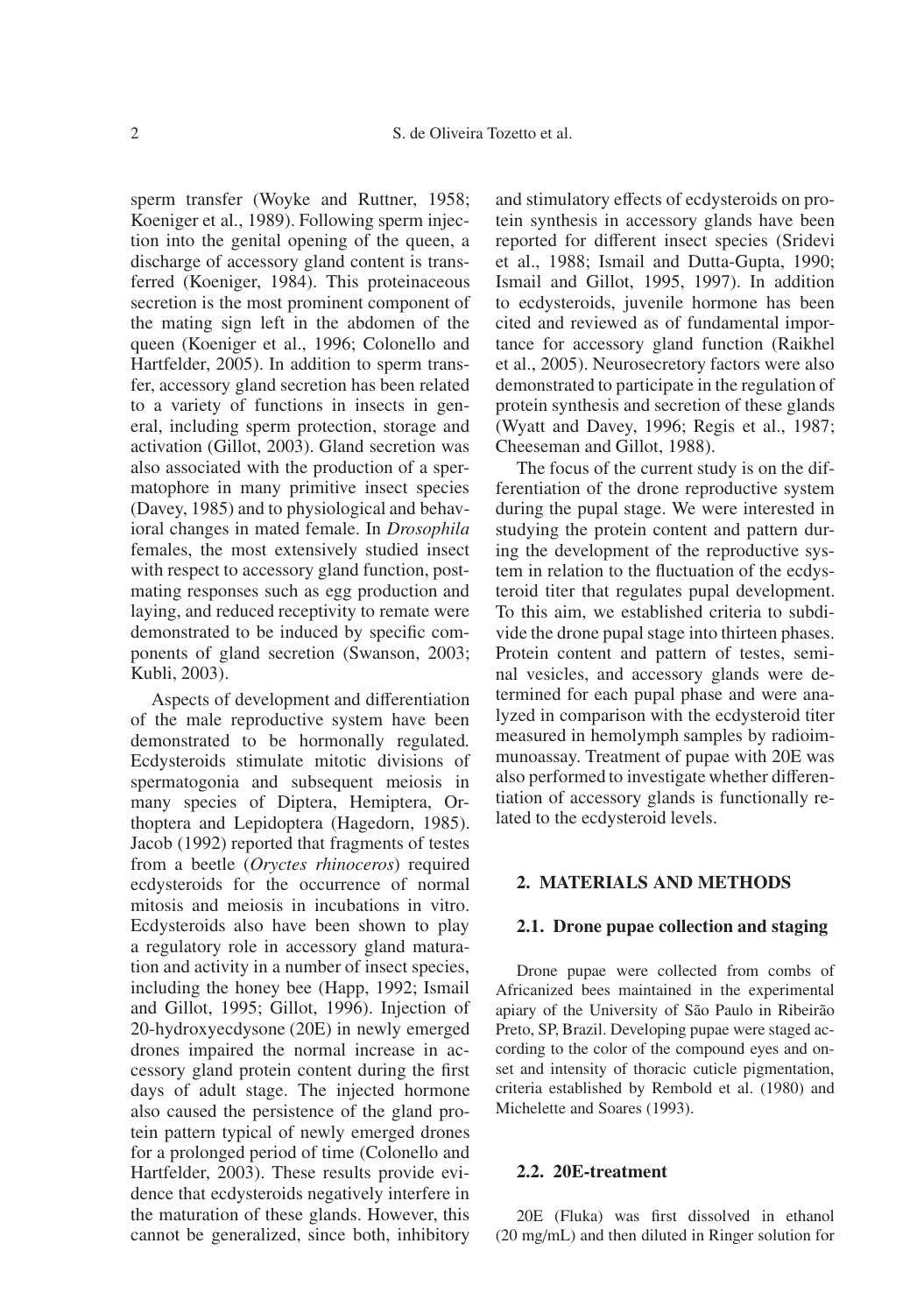insects to a final concentration of 10  $\mu$ g/ $\mu$ L immediately before treatment. This solution  $(1 \mu L)$  was injected between the 3rd and 4th tergite of newlymetamorphosed pupae (1 day-old pupae, P1). Control pupae, in the same stage, were injected with  $1 \mu L$  of ethanol diluted in Ringer or were left untreated. They were then placed in Petri dishes and kept in an incubator at 34 ◦C and 80% RH until the end of the pupal stage. The progress of pupal stage was monitored in 24 h intervals.

#### **2.3. Hemolymph collection**

Hemolymph was collected from an incision in the dorsal abdominal cuticle of staged drones. As only small quantities could be obtained from each individual, hemolymph samples of pupae at the same stage were pooled. After centrifugation at 7000 q for 5 min at 10  $°C$ , supernatants were used for ecdysteroid quantification using a radioimmunoassay.

#### **2.4. Radioimmunoassay (RIA)**

Ecdysteroids extracted from the hemolymph samples of untreated pupae were quantified by RIA, as previously described (Feldlaufer and Hartfelder, 1997; Pinto et al., 2002). Briefly, 10  $\mu$ L of hemolymph samples were mixed with 990  $\mu$ L of cold methanol (to precipitate proteins), vortexed, and kept at 4 ◦C for 24 h before being centrifuged at 5 000  $q$  for 15 min at 4  $°C$ . The supernatants containing ecdysteroids were transferred to fresh tubes, and methanol was then removed by vacuum centrifugation. An antiserum prepared against a hemisuccinate derivative of ecdysone was used in ecdysteroid quantifications (Bollenbacher et al., 1983). [23,24-3H(N)] ecdysone (NEN, spec. act. 1750 GBq/mmol) served as labeled ligand. Standard curves were obtained using 20E as nonradioactive ligand. Results were expressed as 20E equivalents (pmol/mL hemolymph).

# **2.5. Preparation of testes, seminal vesicles and accessory glands for protein quantification and SDS-PAGE**

Two or three pairs of testes, seminal vesicles or accessory glands from staged drone pupae were rapidly dissected and rinsed in Ringer. Each pair was homogenized in 100  $\mu$ L of 0.25 M Tris-HCl buffer (pH 6.8) containing 2% SDS. Pairs of accessory glands from 20E-treated pupae  $(n = 13)$  and their respective controls (ethanol/Ringer-treated pupae,  $n = 12$ ; untreated pupae,  $n = 14$ ) were also dissected and homogenized in the same Tris-HCl-SDS buffer. After 3 hours of incubation at 25 ◦C, the tissue extracts were centrifuged at  $12\,000\,g$  for 5 min at 4  $°C$ , and supernatants were stored at –20  $°C$  for protein quantification and SDS-PAGE.

#### **2.6. Total protein quantification**

Aliquots were taken from the extracts prepared with pairs of testes, seminal vesicles or accessory glands, and subsequently assayed using bicinchoninic acid (Smith et al., 1985), which permits to quantify proteins in the presence of SDS. Bovine serum albumin was used for construction of standard curves. Concentration of proteins in the samples was represented as  $\mu$ g protein per 50  $\mu$ L tissue extract, meaning the total protein content of one testis, seminal vesicle or accessory gland.

## **2.7. SDS-PAGE**

Separation of proteins from testes, seminal vesicles and accessory glands was routinely carried out on denaturing 7–15% or 10–18% polyacrylamide slab gels. Tissue extract samples containing 1  $\mu$ g protein were added to sample buffer (Laemmli, 1970), boiled for 2 min, centrifuged at  $12000$  g for 5 min at 4 ◦C, and loaded onto polyacrylamide gels. Electrophoresis was conducted at 15–20 mA and the gels were silver nitrate-stained (Caetano-Anollés and Gresshoff, 1994). Commercial molecular mass markers were used to estimate the relative molecular mass of the respective polypeptides.

# **3. RESULTS**

# **3.1. Staging drone pupae**

The pupal development of drones was subdivided into 13 phases (P1 to P13) according to the progressive changes observed in the color of compound eyes and of the thoracic cuticle. A time scale for drone pupal development was also constructed to correlate pupal phases to age in hours (Tab. I).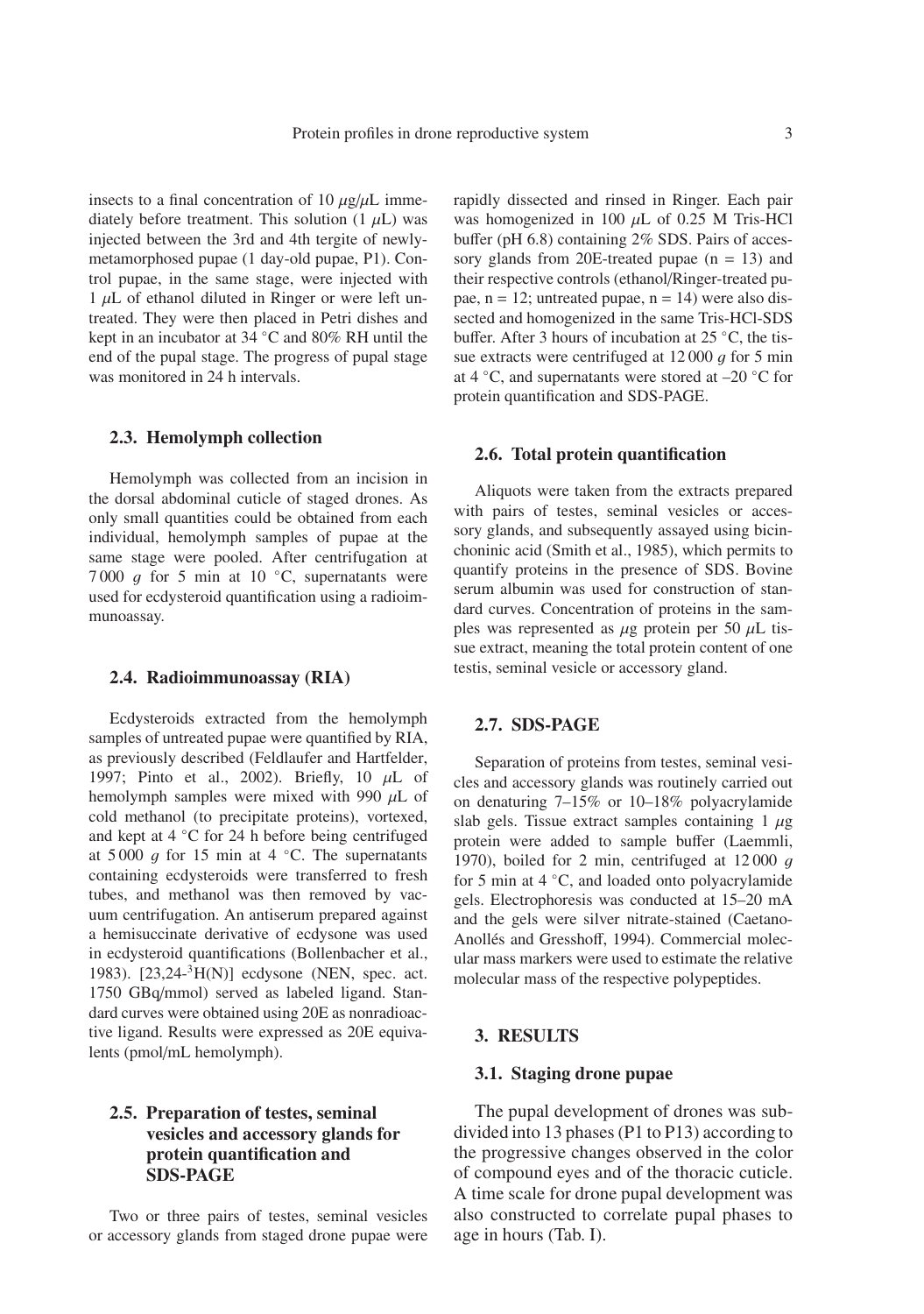**Table I.** Phases of drone pupae development distinguished according to the color of compound eyes, intensity of thoracic cuticle melanization and time (hours) to adult emergence. Colour-coded staging system was based on Rembold et al. (1980) and Michelette and Soares (1993) descriptions for female castes. In parenthesis is the color number according to Ral (1976) classification.

| Pupal phases    | Characteristics of pupal development |                                     |                          |           |                |                  |
|-----------------|--------------------------------------|-------------------------------------|--------------------------|-----------|----------------|------------------|
|                 | Eye color                            | Thoracic cuticle                    | Hours to adult emergence |           | Pupal phase    |                  |
|                 |                                      | pigmentation                        | X                        | <b>SD</b> | $\mathbf n$    | duration (hours) |
| P <sub>1</sub>  | Pearl (1013)                         | Pearl (1013)                        | 263.60 6.00              |           | $\overline{4}$ | 55.00            |
| P <sub>2</sub>  | Beige (1001)                         | Pearl                               | 208.60 5.04              |           | 43             | 15.72            |
| P <sub>3</sub>  | Rosy (3012)                          | Pearl                               | 192.88 7.58              |           | 42             | 31.43            |
| <b>P4</b>       | Violet (4002)                        | Pearl                               | 161.45 5.17              |           | 64             | 22.37            |
| P <sub>5</sub>  | DarkViolet (4004)                    | Pearl                               | 139.08 3.63              |           | 30             | 14.93            |
| <b>P6</b>       | Dark Violet                          | Mesoscutum pigmentation 124.15 2.82 |                          |           | 56             | 7.14             |
| P7              | Dark Violet                          | Ivory $(1015)$                      | 117.01 3.51              |           | 46             | 6.52             |
| P <sub>8</sub>  | Light Violet (4001)                  | Ivory $(1014)$                      | 110.49 3.66              |           | 57             | 12.21            |
| P <sub>9</sub>  | Light Violet                         | Beige (1001)                        | 98.28 4.92               |           | 38             | 19.79            |
| P <sub>10</sub> | Light Violet                         | Dark Beige (1011)                   | 78.49 7.81               |           | 59             | 24.41            |
| P <sub>11</sub> | Light Violet                         | Light Brown (7008)                  | 54.08 6.85               |           | 17             | 23.06            |
| P <sub>12</sub> | Brown (8017)                         | Brown (8014)                        | 31.02 4.08               |           | 28             | 12.71            |
| P <sub>13</sub> | <b>Brown</b>                         | Dark Brown                          | 18.31 7.92               |           | 19             | 18.31            |



**Figure 1.** Means and standard deviations of ecdysteroid measurements in hemolymph of developing *Apis mellifera* drone pupae. P1 to P13 are the successive phases of the pupal stage classified according to criteria showed in Table I. Numbers above the curve represent hemolymph pools from each pupal phase used in radioimmunoassays.

#### **3.2. Ecdysteroid titers in drones**

Ecdysteroid levels were measured at each phase of drone pupal development (Fig. 1). An increase in the levels of ecdysteroids was characterized during the beginning of the pupal stage. In P2, P3, P4, and P5 pupal phases, hormone levels were 4.8 to 6.4 times (1098.66  $\pm$  89.40 to 1441.04  $\pm$  407.17 pmol 20E/mL hemolymph) the value determined for P1

drones. Subsequent to the P5 pupal phase, the ecdysteroid titer decreased gradually, reaching a value at the end of the pupal stage (223.24  $\pm$ 0.62 pmol 20E/mL hemolymph) that did not differ from the one observed immediately after pupal ecdysis, at the P1 pupal phase (226.45  $\pm$ 64.91 pmol 20E/mL hemolymph).

# **3.3. Development of reproductive organs evaluated by protein measurement**

Figure 2A shows the relative amount of proteins quantified in testes during drone pupae development. The protein content increased approximately threefold from P1 to P10 pupal phases and then decreased at the end of the pupal stage.

In the seminal vesicles, there was a progressive increase in protein content during the pupal stage. At the end of this stage, protein content was more than eightfold greater than at the P1 pupal phase (Fig. 2B). Accessory glands also showed increased protein content during pupal development. Glands from P13 pupae showed approximately sevenfold more protein than glands from P1 pupae (Fig. 2C).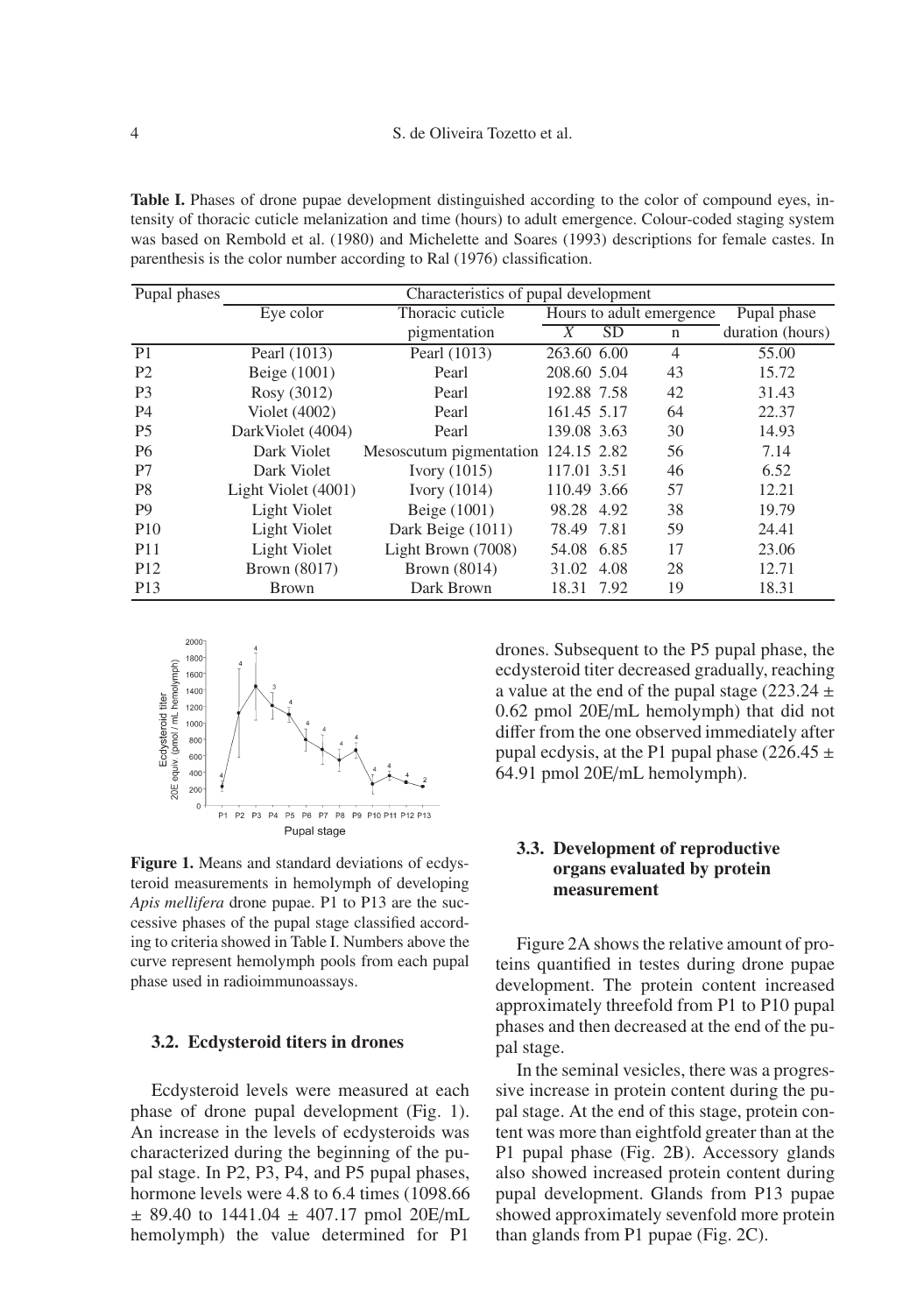

**Figure 2.** Protein content in (A) testes, (B) seminal vesicles, and (C) accessory glands of developing *Apis mellifera* drone pupae. Each point of the graph corresponds to a mean of 2 or 3 individual measures. P1 to P13 are the successive phases of the pupal stage classified according to criteria showed in Table I.

# **3.4. Development of reproductive organs evaluated by SDS-PAGE**

SDS-PAGE analysis of testes, seminal vesicles and accessory glands during pupal development showed a conserved protein pattern. The same polypeptide bands detected in testes were equally present in seminal vesicles and accessory glands. Thus, there were no relevant qualitative differences in protein patterns in these compartments of the reproductive system. The only differences were quantitative, as deduced from polypeptide band intensity. In Figures 3, 4 and 5 the main polypeptide bands that are common to developing testes, seminal vesicles and accessory glands are indicated. To simplify, we excluded from these figures the pupal phases in which no changes in protein pattern were observed. The changes in band intensities, which are indicative of quantitative differences, are mentioned below. Only consistent (i.e., reproducible) differences were considered.

# *Testes*

The SDS-PAGE pattern of polypeptides, or groups of polypeptides, was studied throughout testes development (Fig. 3). In the high molecular weight region (group a), the oneband pattern typical of P3 was substituted by a double band in P6-P7 that disappeared in P12. The region b was very poor in polypeptides throughout pupal development. In this region, the subunits of lower molecular mass were hardly visualized at the end of the pupal stage. Polypeptide c, which was very prominent in accessory glands (see Fig. 5, pupal phases P8 and P12) and in seminal vesicles (see Fig. 4, pupal phases P7 and P13) was underrepresented in testes. The groups of polypeptide bands in the regions d to i consistently decreased in intensity as pupal development progressed. The most prominent band in the group i (arrow in Fig. 3B, phase P7) increased in intensity from P3 to P7, and then subsequently diminished in intensity in the P12 phase. Polypeptide j showed increased intensity as pupal development advanced.

## *Seminal Vesicles*

We noted that all polypeptides found in testes were also observed in seminal vesicles (Fig. 4). However, in contrast to testes where a striking reduction in polypeptide pattern intensity was observed as development progresses (an exception was polypeptide j), a gain in intensity was noticed for the majority of seminal vesicle polypeptide bands. Thus, bands in the regions a, c, d, f, g, h, i and j showed increased intensity from the pupal phase P3 to P13. Polypeptide e, however, decreased in intensity. The changes observed in the b region were not consistent. As observed for testes, the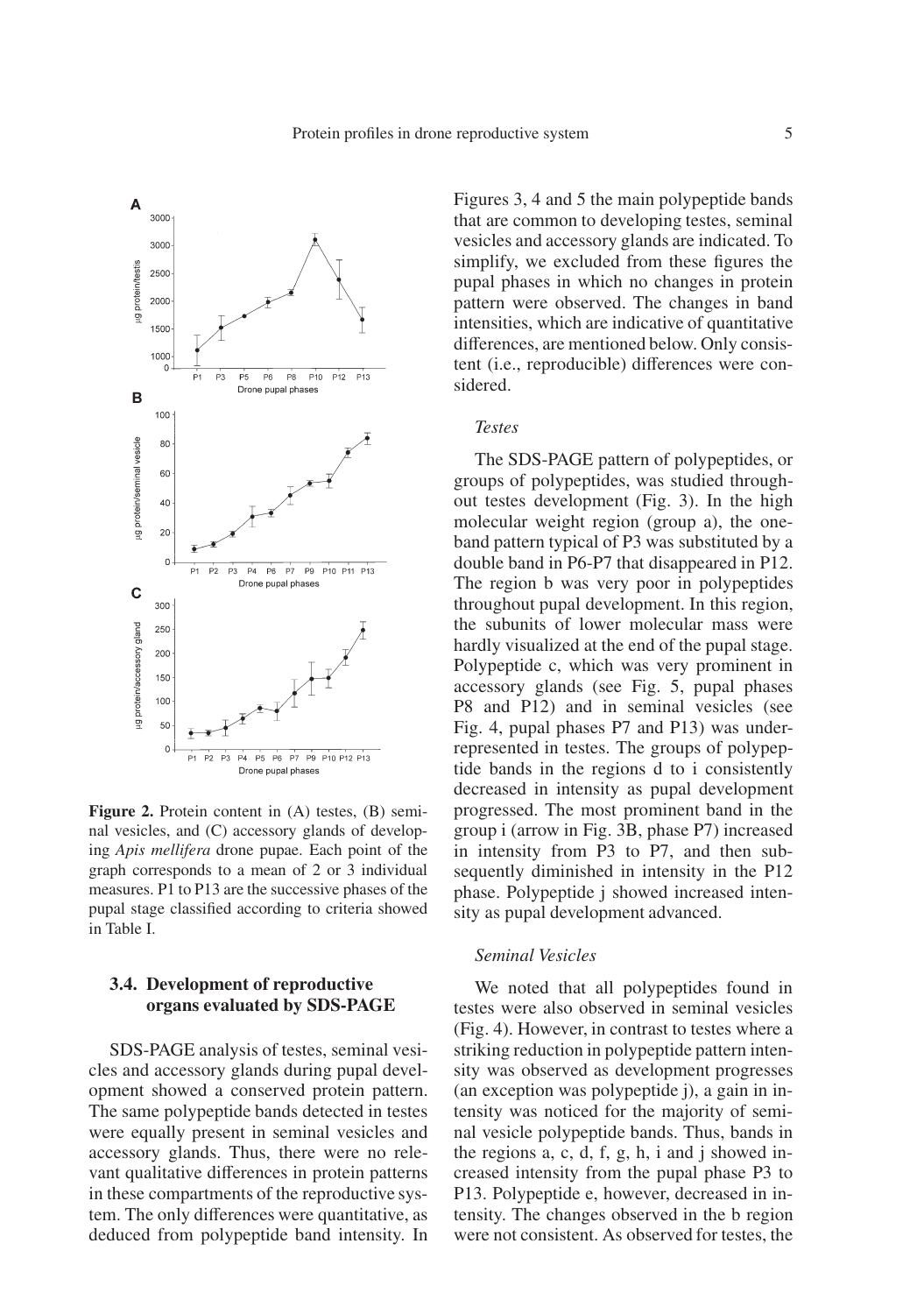## 6 S. de Oliveira Tozetto et al.



**Figure 3.** Silver nitrate-stained SDS-PAGE showing polypeptide patterns from testes of *Apis mellifera* drone during pupal stage. Polypeptide bands that were also found in seminal vesicles and accessory glands are indicated at the right of the gels. See Results for comments on changes in band pattern intensities. (A) P3, P6, and (B) P7 and P12 are pupal phases of drone development. Molecular mass markers (M) are indicated at the left of the gels.

polypeptide pattern of the seminal vesicle did not show consistent qualitative changes in developing pupae.

# *Accessory glands*

Polypeptide bands identified in testes and seminal vesicles were also detected in developing accessory glands (Fig. 5A, B). As observed in seminal vesicles, the majority of polypeptides or groups of polypeptides (a, c, d, f, g, h, i and j) showed increased intensity during pupal development whereas the polypeptide e showed decreased intensity from P3 to P12. In the group b, pattern complexity was reduced as development advanced.

Of interest was the onset of two new polypeptides (k and l) in accessory glands of late pupae. They were detected after ecdysteroid titer had decayed to a low level (see Fig. 1), suggesting a negative regulation by this hormone. To test the assumption that high levels of ecdysteroids could impair the advent of polypeptides k and l, they were investigated in accessory glands of 20E-injected pupae. This experimental manipulation maintained ecdysteroid titers at high levels for a prolonged period of time. In 20E-treated pupae, both polypeptides were absent at the time when they were clearly visible in controlpupae (Fig. 5C), thus confirming the inhibitory effect of high levels of ecdysteroids on their expression. 20E-treatment, however, did not specifically inhibit polypeptides k and l, but also partially inhibited polypeptide j (Fig. 5C).

Polypeptides k and l are markers of the final steps of accessory gland differentiation (Fig. 5B, lane P12). The observed inhibition of these polypeptides by 20E-treatment provided strong evidence that ecdysteroids negatively regulate the last events of accessory gland differentiation.

Note that polypeptide l is weakly represented in Figure 5C (untreated and ethanol/Ringer-treated samples). Unfortunately, we could not reproduce in this figure, an l band with the intensity of that observed in Figure 5B, although it is clear that it was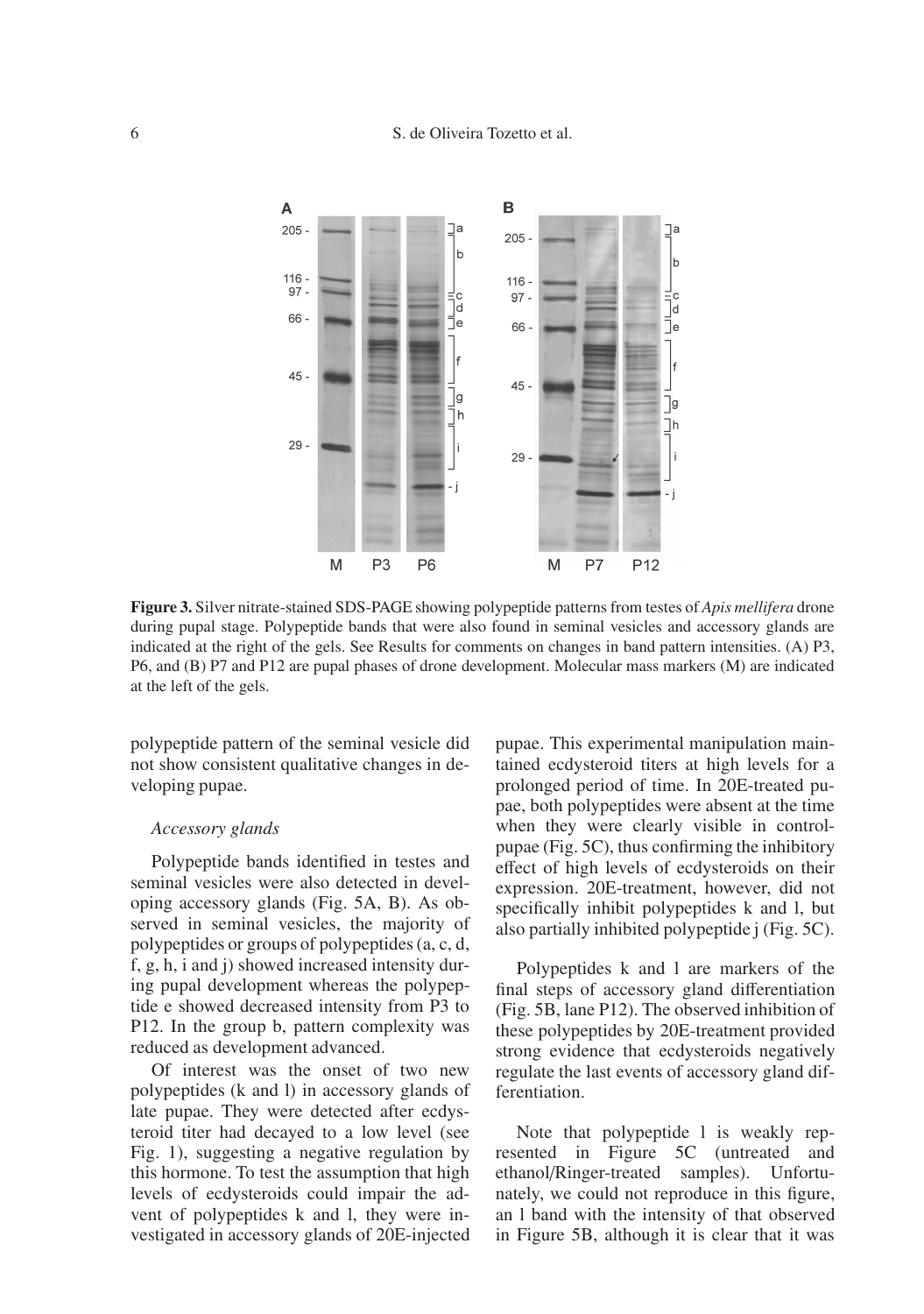

**Figure 4.** Silver nitrate-stained SDS-PAGE showing polypeptide patterns from seminal vesicles of *Apis mellifera* drone during pupal stage. At the right of the gel, polypeptide bands that were also found in testes and accessory glands are indicated. See Results for comments on changes in band pattern intensities. P3, P7 and P13 are pupal phases of drone development. Molecular mass markers (M) are indicated at the left.

present in the controls and was not detected in 20E-injected pupae.

# **4. DISCUSSION**

Our analysis showed a progressive increase in protein content in testes from the beginning to the P10 phase of the pupal stage. This pupal phase corresponds to 78.5 hours before adult emergence. At this pupal period spermatogenesis is already terminated (Bishop, 1920), and testes attain their greatest development (Bishop, 1920; Louveaux, 1977). Apparently, the increasing protein concentration in testes of developing pupae reflects growth of these organs and the intense process of sperm production. The observed decrease in the concentration of testis proteins at the end of the pupal stage coincided with the time reported for spermatozoa migration for storage in the seminal vesicles and onset of testes degeneration (Bishop, 1920).

The increasing protein titer in developing seminal vesicles apparently reflects the increase in volume of these organs in preparation for sperm storage. There is no register of secretory activity in seminal vesicles which could explain the observed increase in protein titer. The seminal vesicles of most insects do not appear to produce a secretion. Evidence suggests that in seminal vesicles, the compounds necessary for maintenance of spermatozoa enter by diffusion from the hemolymph (Davey, 1985). In fact, seminal vesicles of newly emerged males of a stingless bee, *Melipona bicolor*, did not show consistent morphological signals of secretory activity (Dallacqua and Cruz Landim, 2003). In addition, epithelial cell structures involved in secretory activity were not found. Although seminal vesicles of sexually mature *M. bicolor* males were observed to be filled with an amorphous material where spermatozoa were immersed, the origin of this material is unknown, and could be produced in other regions of the reproductive system (Dallacqua and Cruz-Landim, 2003). Cell structures related to protein secretion have also not been found in seminal vesicles of honey bee drones (Cruz-Landim and Cruz-Höfling, 1969). Like seminal vesicles, accessory glands also presented increased protein content throughout the pupal stage, reflecting the growth of these organs in developing pupae.

Protein patterns in testes from successive pupal stages, as determined by SDS-PAGE, were practically invariable in qualitative terms. Except for polypeptide j, which showed increased expression as pupal development advanced, all the other polypeptide bands in the testes showed decreased intensity or even disappeared at the end of the pupal stage. These quantitative differences may be related to the termination of spermatogenesis, followed by initiation of testes degeneration, and is consistent with the marked decay in the titer of proteins in these organs in late pupae.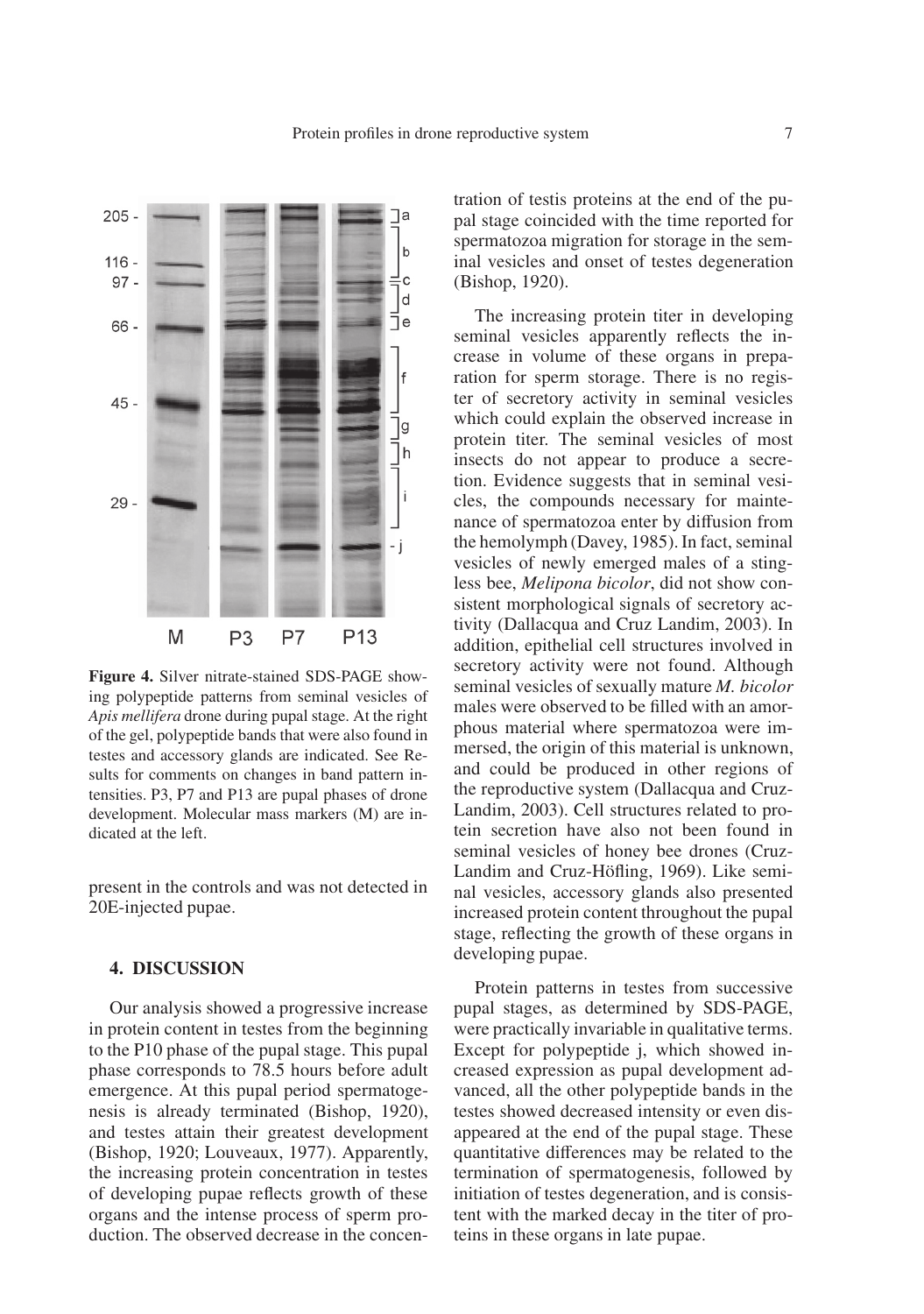

**Figure 5.** (A, B) Silver nitrate-stained SDS-PAGE showing polypeptide patterns from accessory glands of *Apis mellifera* drone during pupal stage. Polypeptide bands are named at the right of the gels. See Results for comments on changes in band pattern intensities. (A) P3, P4 and (B) P8 and P12 are pupal phases of drone development. Molecular mass markers (M) are indicated at the left of the gels. (C) Part of a silverstained SDS-polyacrylamide gel showing total inhibition of polypeptides k and l, and partial inhibition of polypeptide j in accessory glands of 20-hydroxyecdysone (20E)-injected pupae in comparison to untreated and ethanol/Ringer-treated controls.

The distinct compartments of the drone reproductive system showed a very similar polypeptide pattern throughout the pupal stage. All polypeptides identified in testes by SDS-PAGE were also observed in seminal vesicles and accessory glands. Exceptions were polypeptides k and l, which appeared only in the accessory gland of late pupae. Polypeptide k migrated at the same position of the polypeptide of 25 kDa detected in the mucus isolated from accessory gland of adult drones (Colonello and Hartfelder, 2003), suggesting that it is the same product of secretory activity. The presence of this polypeptide may signalize the onset of gland activation and of secretory activity at the end of the pupal stage. This assumption is in accord with data recently obtained by Moors et al. (2005) in a study on accessory gland ultrastructure. These authors considered that the thick ephitelium of the pupal accessory glands and characteristics of their cells, such as the presence of RER and intracellular secretory droplets, suggested secretory activity at this stage. It is implausible, however, that this incipient secretory activity significantly contributed to the observed increase in total protein content of accessory glands at the end of the pupal stage (see Fig. 2c).

Accumulation of secretion in the lumen of accessory glands occurs after adult emergence, reaching its maximum by the 6th day of adult life (Moors et al., 2005). From the 1st to the 5th days of adult life, protein content in the mucus increases steeply, almost fifteenfold, thus accompanying the period of sexual maturation (Colonello and Hartfelder, 2003). Therefore, as mentioned above, the observed increase in total protein content in pupal accessory glands reflects growth of these structures and not secretion accumulation.

Polypeptides k and l were only clearly identified in accessory glands after ecdysteroid titers have decayed to a low level, suggesting a negative regulation by these hormones. In fact, the maintenance of a high level of ecdysteroids in 20E-injected drone pupae resulted in inhibition of the onset of both polypeptides,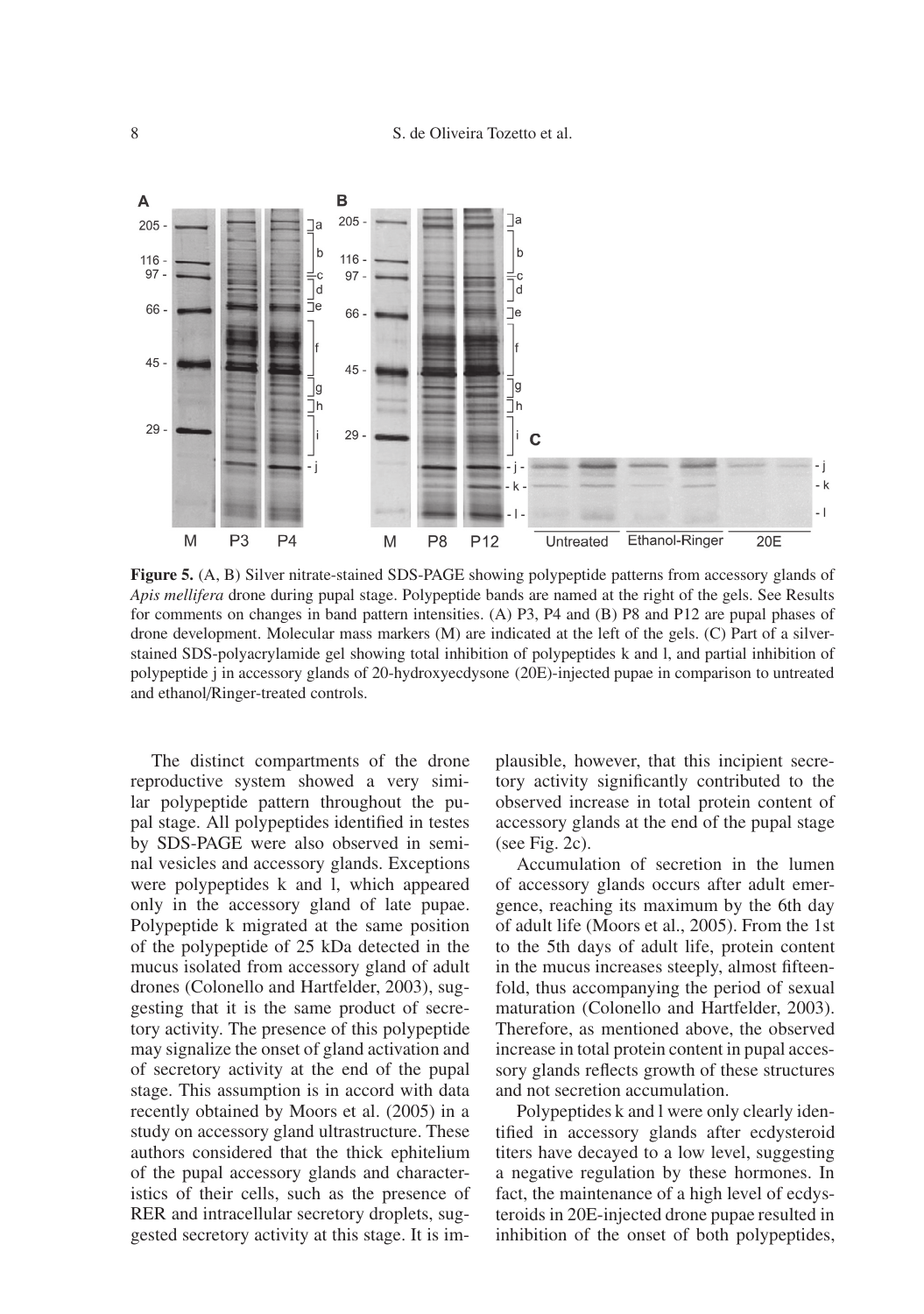denoting that accessory gland differentiation was delayed. Together, the age profile of the ecdysteroid titer (Fig. 1) and the effects of its experimental manipulation (Fig. 5) provide strong evidence for an inhibitory role of ecdysteroids in the final steps of gland differentiation. Colonello and Hartfelder (2003) described a similar effect in adult drones. They showed that the protein pattern of gland secretion, typical for newly emerged drones, persisted for a prolonged period of time in 20Etreated drones. In addition, the protein content in the mucus did not increase as usual. Therefore, in developing pupae and in adults, ecdysteroids act as negative regulators of accessory gland differentiation and maturation, respectively.

The last events of drone pupae maturation occur under a physiological condition characterized by a low level of ecdysteroids in the hemolymph. By examining the external aspect of 20E-treated drone pupae, it was evident that they were less pigmented than their respective controls, indicating that the injected hormone retarded the progression of pupal development. Thus, the response to 20E-treatment may reflect a generalized effect that results in retardation of pupal maturation and ultimately in accessory gland differentiation, rather than a direct effect on the expression of specific polypeptides. This consideration clearly deserves attention and a detailed analysis that includes a search for and identification and characterization of structural elements responsive to ecdysteroids in accessory gland genes.

In conclusion, we observed that the high titer of ecdysteroids at the P3 stage, coincided with the maturation divisions of germ cells at the second day of pupal stage, as reported by Louveaux (1977), suggesting a function of these hormones in meiosis of honey bee male gamete. Declining levels of ecdysteroids at the subsequent pupal stages coincided with the termination of spermatogenesis, which was set at the fifth to sixth day of the pupal period by Zander (1916, in Snodgrass, 1956). Declining levels of ecdysteroids was also related to increased protein levels in seminal vesicles and accessory glands and to the onset of specific polypeptides in glands, suggesting that differentiation and growth of these components of the reproductive system require low ecdysteroid titer.

## **ACKNOWLEDGEMENTS**

We are grateful to L.R. Aguiar for technical assistance in the apiary, and to Dr. Klaus Hartfelder for the criticism of the manuscript. Financial support was provided by FAPESP.

**Relations entre les profils protéiniques des testicules, des vésicules séminales et des glandes accessoires des nymphes d'abeilles (***Apis mellifera***) et la teneur en ecdystéroïdes.**

*Apis mellifera* / **système reproducteur mâle** / **ecdystéroïde** / **testicule** / **vésicule séminale** / **glande accessoire**

**Zusammenfassung** – **Proteinmuster der Hoden, Samenblasen und akzessorischen Drüsen und ihr Bezug zum Ecdysteroidtiter von Honigbienenpuppen.** Um der Frage der Rolle von Hormonen in der Differenzierung des Reproduktionssystems nachzugehen, untersuchten wir in dieser Studie die Proteingehalte und Proteinmuster der Hoden, Samenblasen und der akzessorischen Drüsen in der pupalen Entwicklung von Drohnen und betrachten diese in Bezug zum jeweiligen Ecdysteroidtiter in der Hämolymphe. Dafür legten wir zuerst Kriterien fest, die die pupale Entwicklungsphase in 13 Stadien unterteilen (P1–P13) (Tab. I). Dann bestimmten wir die Proteingehalte dieser Organe und erstellten mittels SDS-PAGE ihre Proteinmuster. Der Ecdysteroidtiter der jeweiligen Puppenphasen wurde mittels eines Radioimmunassays bestimmt. Ein starker Anstieg des Ecdysteroidtiters liess sich zu Beginn der Puppenhphase feststellen. In Phasen P2, P3, P4 und P5 der Drohnen erreichte der Ecdysteroidtiter einen 4,8 bis 6,4 fach höheren Wert als in der P1 Phase. Danach fiel der Hormontiter langsam ab, bis er zum Ende der Puppenphase sich wieder auf basale Werte einstellte (Abb. 1). Für die sich entwickelnden Hoden zeigte der Gesamtproteingehalt einen graduellen Anstieg in den Puppenphasen P1 bis P10, bevor er dann rapide abnahm (Abb. 2A). Ein maximaler Proteingehalt in der P10- Phase fiel zeitlich mit einem abnehmenden Ecdysteroidtiter zusammen. Wie bereits früher festgestellt, ist zu diesem Zeitpunkt die Spermatogenese bereits beendet, so dass die beobachtete rapide Abnahme im Proteingehalt mit der Wanderung der Spermien aus den Hoden in die Samenblasen und der Degeneration der Hoden zusammenfällt. Samenblasen und die akzessorischen Drüsen zeigten von P1 bis P13 eine kontinuierliche Zunahme im Proteingehalt (Abb. 2B, C), der das Wachstum dieser Strukturen widerspiegelt.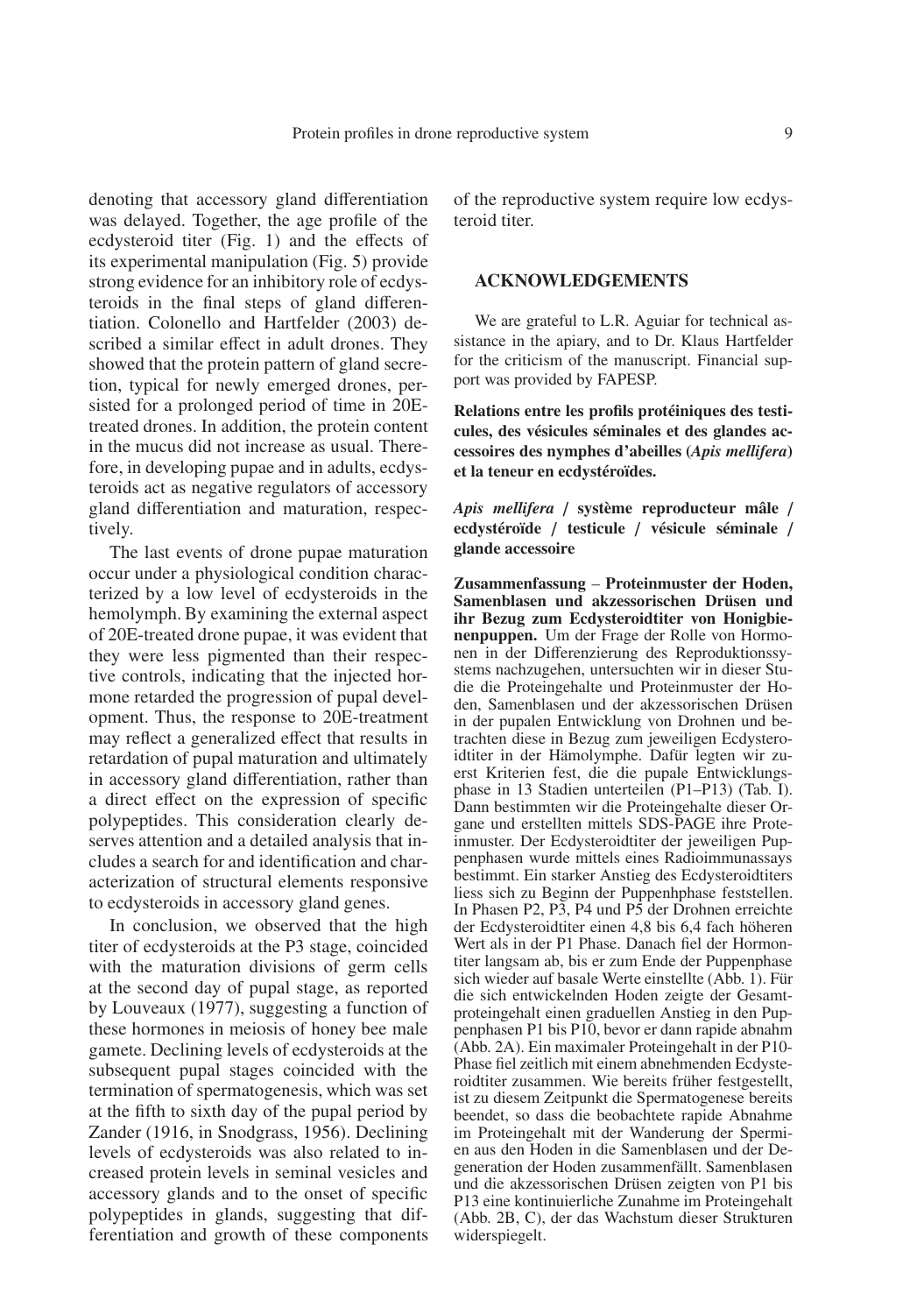Die verschiedenen Organe des Reproduktionstraktes, die wir in der Drohnenentwicklung untersuchten, zeigten durchwegs vergleichbare Proteinmuster in den SDS-PAGE Auftrennungen, abgesehen von quantitativen Schwankungen in einzelnen Banden (Abb. 3, 4 und 5). Ausnahmen bildeten die Polypeptide k und l, die sich als spezifisch für die akzessorischen Drüsen später Puppenstadien erwiesen (Abb. 5B) und die erstmals zu finden waren, als der Ecdysteroidtiter bereits auf niedrige Werte gefallen war. Eine Injektion von 20-Hydroxyecdyson (20E) in Drohnenpuppen, und die damit einhergehenden über eine längere Zeitspanne erhöhten Hormonwerte, verhinderten das Erscheinen dieser beiden Polypeptide. Auch das Polypeptid j erwies sich nach der Hormonbehandlung als partiell reduziert (Abb. 5C). Die Polypeptide k und l können somit als Marker für die späten Stadien der pupalen Differenzierung der akzessorischen Drüsen angesehen werden und die Blockierung ihres Auftretens durch einen hohen 20E-Titer weist darauf hin, dass Ecdysteroide eine negative Kontrolle in der späten Differenzierungsphase dieser Drüsen spielen. Insgesamt weisen diese Daten darauf hin, dass ein abnehmender Ecdysteroidtiter eine wichtige Bedingung für die Normalentwicklung der akzesorischen Drüsen darstellt.

#### *Apis mellifera* / **Drohnenreproduktionsorgane** / **Hoden** / **Samenblase** / **akzessorische Drüsen** / **Ecdysteroide**

## **REFERENCES**

- Bishop G.H. (1920) Fertilization in the honeybee. I. The male sexual organs: their histological structures and physiological functioning, J. Exp. Zool. 31, 225–265.
- Bollenbacher W.E., O'Brien M.A., Katahira E.J., Gilbert L.I. (1983) A kinetic analysis of the action of the insect prothoracicotropic hormone, Mol. Cell. Endocrinol. 32, 27–46.
- Caetano-Anollés G., Gresshoff P.M. (1994) Staining nucleic acids with silver: an alternative to radioisotopic and fluorescent labeling, Promega Notes Magazine 45, 13–21.
- Cheeseman M.T., Gillot C. (1988) Corpus allatum and corpus cardiacum regulation of long hyaline gland protein synthesis in the male grasshopper, *Melanoplus sanguinipes*, Gen. Comp. Endocrinol. 72, 416–423.
- Colonello N.A., Hartfelder K. (2003) Protein content and pattern during mucus gland maturation and its ecdysteroid control in honey bee drones, Apidologie 34, 257–267.
- Colonello N.A., Hartfelder K. (2005) She's my girl – male accessory gland products and their function in the reproductive biology of social bees, Apidologie 36, 231–244.
- Cruz-Landim C., Cruz-Höfling (1969) Electron microscope observations on honeybee seminal vesicle (*Apis mellifera adansonii*, Hymenoptera, Apidae), Papéis Avulsos Zool. 14, 145–151.
- Dallacqua R.P., Cruz-Landim C. (2003) Ultrastructure of the ducts of the reproductive tract of males of *Melipona bicolor bicolor* Lepeletier (Hymenoptera, Apinae, Meliponine), Anat. Histol. Embryol. 32, 276–281.
- Davey K.G. (1985) The male reproductive tract, in: Kerkut G.A., Gilbert L.I. (Eds.), Comprehensive Insect Physiology, Biochemistry and Pharmacology, Vol. 1, Pergamon, Oxford, pp. 1–14.
- Feldlaufer M.F., Hartfelder K. (1997) Relationship of the neutral sterols and ecdysteroids of the parasitic mite, *Varroa jacobsoni* to those of the honey bee, *Apis mellifera*, J. Insect Physiol. 43, 541–545.
- Gillot C. (1996) Male accessory glands: functions and control of secretory activity, Invertebr. Reprod. Dev. 30, 1999–2005.
- Gillot C. (2003) Male accessory gland secretions: modulators of female reproductive physiology and behavior, Annu. Rev. Entomol. 48, 163–184.
- Hagedorn H. (1985) The role of ecdysteroids in reproduction, in: Kerkut G.A., Gilbert L.I. (Eds.), Comprehensive Insect Physiology, Biochemistry and Pharmacology, Vol. 8, Pergamon, Oxford, pp. 205–261.
- Happ G.M. (1992) Maturation of the male reproductive system and its endocrine regulation, Annu. Rev. Entomol. 37, 303–320.
- Ismail P.M., Dutta-Gupta A. (1990) Effect of 20 hydroxyecdysone on the protein synthesis in male reproductive glands of *Chilo partellus*, Biochem. Arch. 6, 321–329.
- Ismail P.M., Gillot C. (1995) 20-Hydroxyecdysone and juvenile hormone regulation of specific protein synthesis in the male accessory reproductive gland of *Melanoplus sanguinipes* under in vitro condition, J. Insect Physiol. 41, 911–920.
- Ismail P.M., Gillot C. (1997) Hormonal regulation of protein synthesis in the nymphal and adult male accessory reproductive gland of *Locusta migratoria*, Invertebr. Reprod. Dev. 31, 275–283.
- Jacob M. (1992) In vivo spermatogenesis in *Oryctes rhinoceros* (Coleoptera: Scarabaeidae): the role of ecdysone and juvenile hormone, Zool. Sci. 9, 457– 461.
- Kerr W.E., Silveira Z.V. (1974) A note on the formation of honeybee spermatozoa, J. Apic. Res. 13, 121–126.
- Koeniger G. (1984) Funktionsmorphologische Befunde bei der Kopulation der Honigbiene (*Apis mellifera* L.), Apidologie 15, 189–204.
- Koeniger G., Hänel H., Wissel M., Herth W. (1996) Cornual gland in the honeybee drone (*Apis mellifera* L.): structure and secretion, Apidologie 27, 145–156.